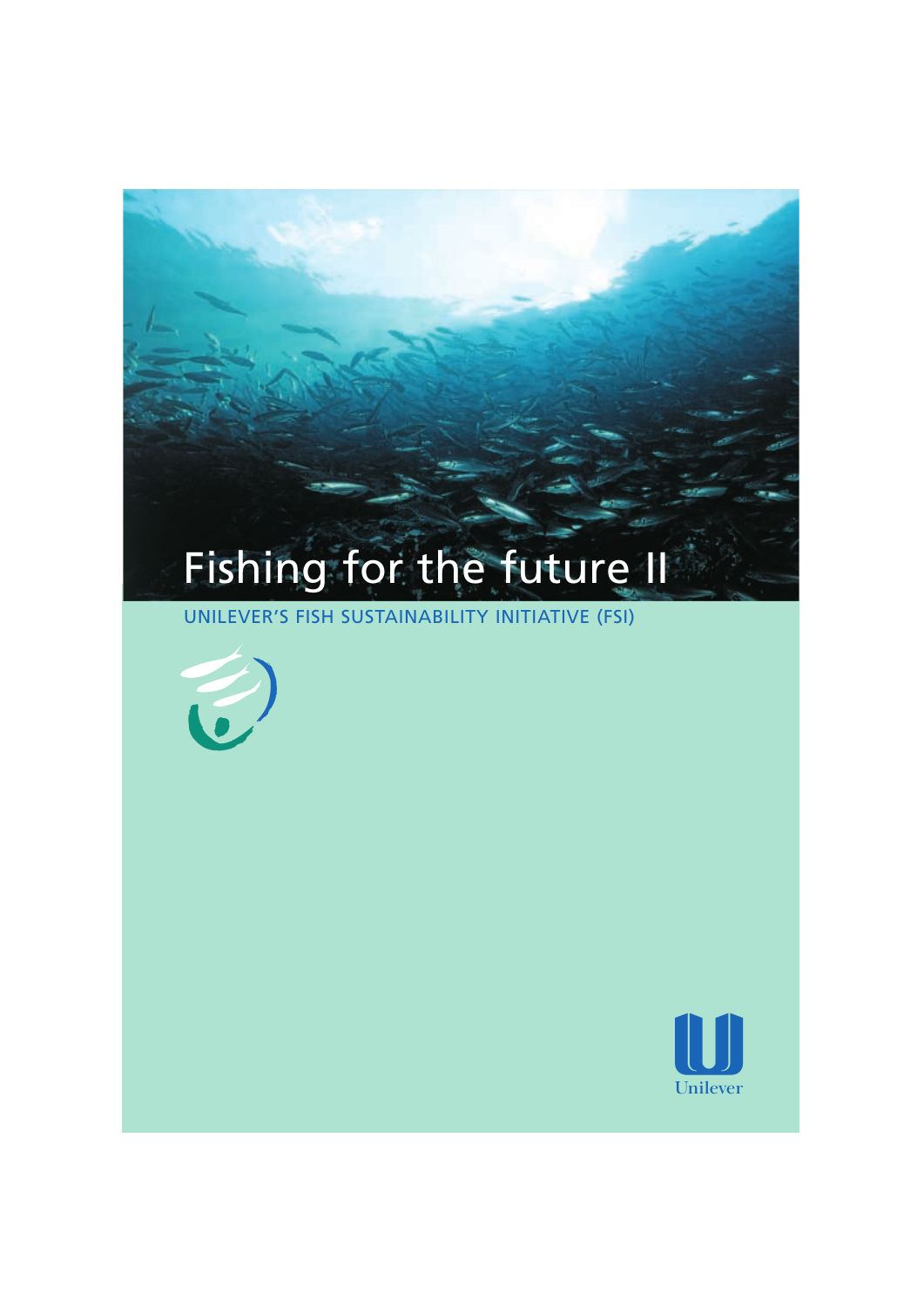### **Contents**



| <b>Chairmen's message</b>                                           |    |
|---------------------------------------------------------------------|----|
| <b>Global fisheries under threat</b>                                |    |
| <b>Unilever's fish business</b>                                     | 4  |
| Unilever's Fish Sustainability Initiative (FSI)                     | 6  |
| The Marine Stewardship Council (MSC)                                | 8  |
| <b>Case studies</b>                                                 | 10 |
| <b>Marketing sustainable fish</b>                                   | 12 |
| <b>Fish species used by Unilever</b>                                | 13 |
| This brochure (published December 2003) updates the original (2002) |    |

### Unilever's corporate purpose

Our purpose in Unilever is to meet the everyday needs of people everywhere – to anticipate the aspirations of our consumers and customers and to respond creatively and competitively with branded products and services which raise the quality of life.

Our deep roots in local cultures and markets around the world are our unparalleled inheritance and the foundation for our future growth.

We will bring our wealth of knowledge and international expertise to the service of local consumers – a truly multi-local multinational.

Our long-term success requires a total commitment to exceptional standards of performance and productivity, to working together effectively and to a willingness to embrace new ideas and learn continuously.

We believe that to succeed requires the highest standards of corporate behaviour towards our employees, consumers and the societies and world in which we live.

This is Unilever's road to sustainable, profitable growth for our business and long-term value creation for our shareholders and employees.

# Who we are

Unilever is a multi-local multinational with consumers, employees, business partners and shareholders on every continent.

The Unilever Group was created in 1930 when the UK soap-maker Lever Brothers merged its businesses with those of the Dutch margarine producer, Margarine Unie. Unilever has operations in around 100 countries and our products are on sale in 150.

Unilever has two divisions – Foods and Home & Personal Care. Food brands include such well-known names as *Birds Eye, Hellmann's, Iglo, Knorr, Lipton* and *Magnum*. Home & Personal Care brands include *Dove, Lux, Omo, Pond's* and *Sunsilk*.

At the end of 2002, we employed 247,000 people and our turnover was €48,760 million. By the very nature of our business in cleaning, grooming and

feeding people, our success depends on our companies being close to consumers and deeply rooted in the societies and environments in which we operate.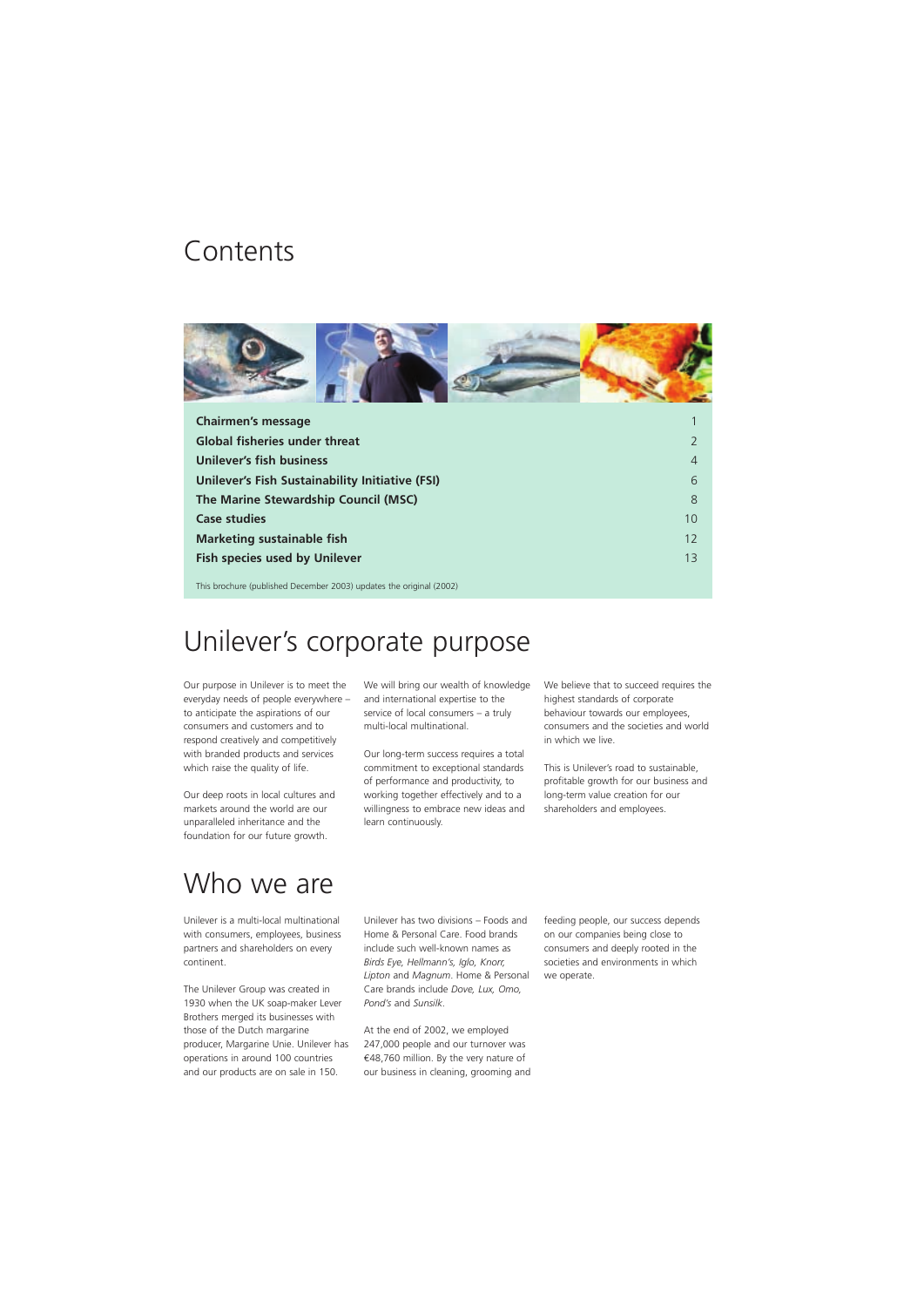### Chairmen's message



In 1996 we ambitiously committed to source all our fish from sustainable stocks. As one of the world's largest fish buyers, we recognised the need to take the initiative and work with others to make fishing more sustainable and, of course, to secure our fish supplies for the future.

Our fisheries work is one of our three sustainability initiatives, alongside agriculture and water. These support our brands and our Path to Growth business strategy.

All those involved in promoting sustainable fisheries – governments, companies such as ours and other stakeholders – face many complex challenges.

For example, there is a lack of conclusive scientific knowledge on the ecological impacts of fishing and a clear need to involve the communities who earn their livelihood from it. These important considerations contribute to the lengthy time it takes to certify fisheries as sustainable. Furthermore, some governments are slow in taking action to conserve their fish stocks.

However, by working closely with others we have made significant advances. Our suppliers have responded well to our strong encouragement to adopt sustainable fishing practices, which we assess using the UN Food and Agriculture Organisation's guidelines.

The Marine Stewardship Council (MSC), which we helped set up with the WWF, has established an increasingly wellrecognised global standard for sustainable fisheries. We continue to support its work and encourage our suppliers to seek certification to the MSC Standard.

In 2001, we started selling our first whitefish product made from New Zealand hoki certified to the MSC Standard. Three important fisheries for Unilever – US Alaskan pollock, Chilean hake and South African hake – are making good progress towards certification. This will significantly increase the supply of certified fish, giving consumers a wider choice.

At the end of 2002, we were buying more than a third of our fish from sustainable sources. By 2005 we expect the figure to rise to three quarters. Although it is short of our 1996 target to source all our fish in this way by 2005, we have demonstrated substantial progress.

We remain firmly committed to our goals and are determined to help drive the whole fisheries market towards a sustainable future.

**Antony Burgmans Miall FitzGerald** 

**Chairmen of Unilever**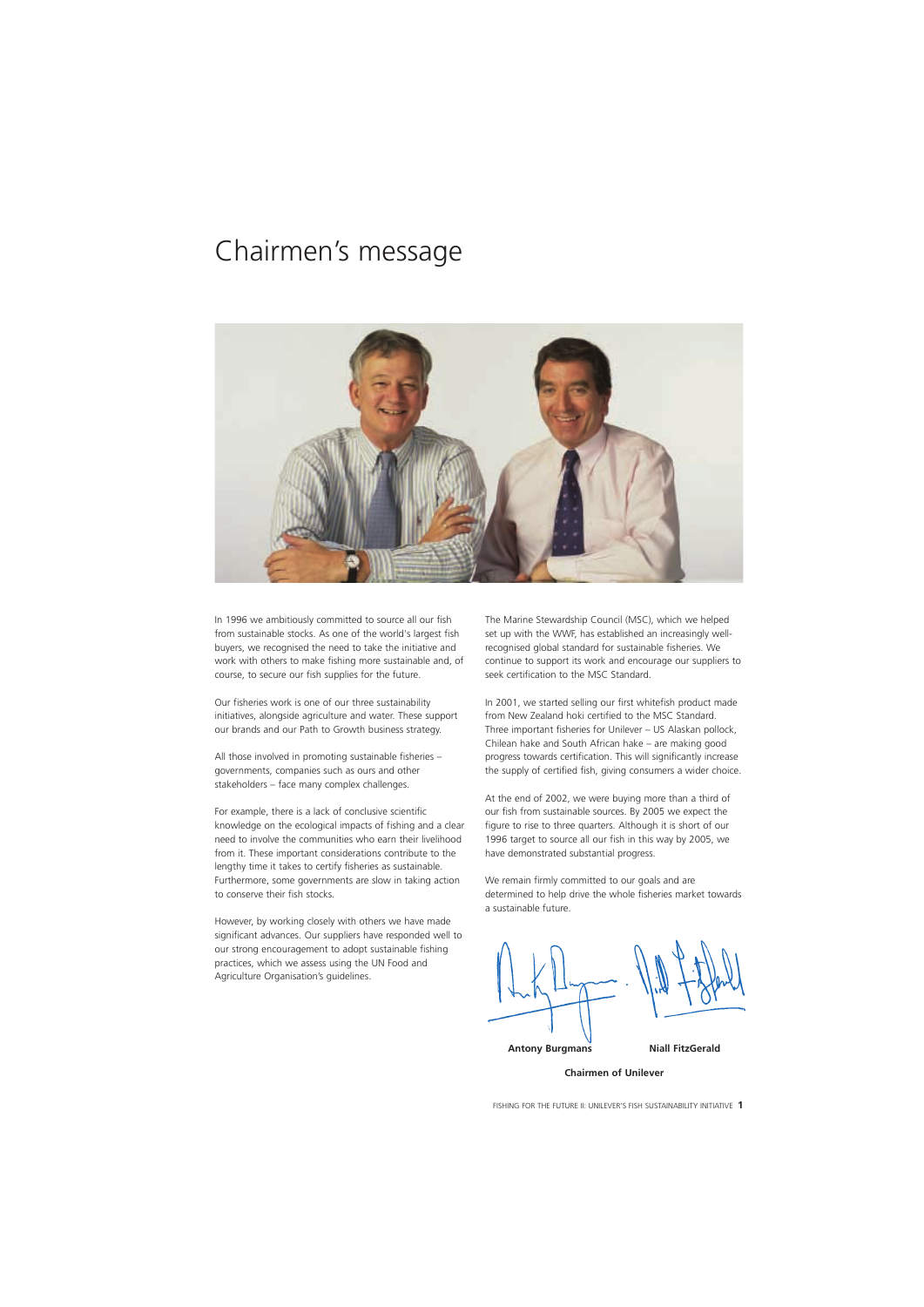# Global fisheries under threat

Fish stocks worldwide are in serious decline: 48% are fully exploited, 16% overfished, and 9% depleted, according to the United Nations Food and Agriculture Organisation (FAO).



Important fisheries remain under threat. It is estimated that every year fishing practices kill up to 20 million metric tonnes of unwanted fish, seabirds, sea turtles, marine mammals and other ocean life.

There are social implications too. Many coastal communities throughout the world have been sustained by nearby fisheries for centuries and have suffered severe loss of jobs and the breakdown of social structures as a direct result of the decline in fish stocks. One billion people in Asia and 20% of Africans depend on ocean fish for all their protein.

Worldwide catches of the commercially important whitefish (groundfish) species (e.g. Alaskan pollock, cod, haddock and hake) have been in decline since the mid-1980s. The collapse of the cod fishery off Newfoundland in the early 1990s reflects the problem that others face. Scientific evidence, when available, was often neglected for

political reasons and quotas were set higher than recommended. In areas in which quotas were in line with the science, controls were often ineffective and catches were too high. As a result, the total catch of the 10 major whitefish species almost halved within 15 years.

Illegal and unreported fishing make the problem worse. The FAO reports that "abusive practices take 30% of the catch, in some important fisheries".

Over-exploitation of specific species also has a knock-on effect on marine ecosystems of which they are a part. Researchers have shown how overfishing of one species disrupts the balance of marine ecosystems and threatens biological diversity. For example, a dramatic rise in the number of crown-of-thorns starfish, which preys on coral reefs, has been attributed to the decline in the starfish's natural predators that have been fished out 1.

Despite these problems, consumer demand for fish continues to grow. Seafood consumption in the US and Europe has doubled in the last 30 years. From 1960 to 1996 world fish production for human consumption increased from 27 million to 91 million tonnes.

Damaging fishing techniques and decline in fish stocks have led to calls for dramatic action on conservation. At the World Summit on Sustainable Development in 2002, governments agreed that fish stocks should be restored "on an urgent basis and where possible not later than 2015".

**<sup>1</sup>** Historical Overfishing and the Recent Collapse of Local Eco-Systems, Scripps Institution of Oceanography, University of California, San Diego. *Science*, July 2001.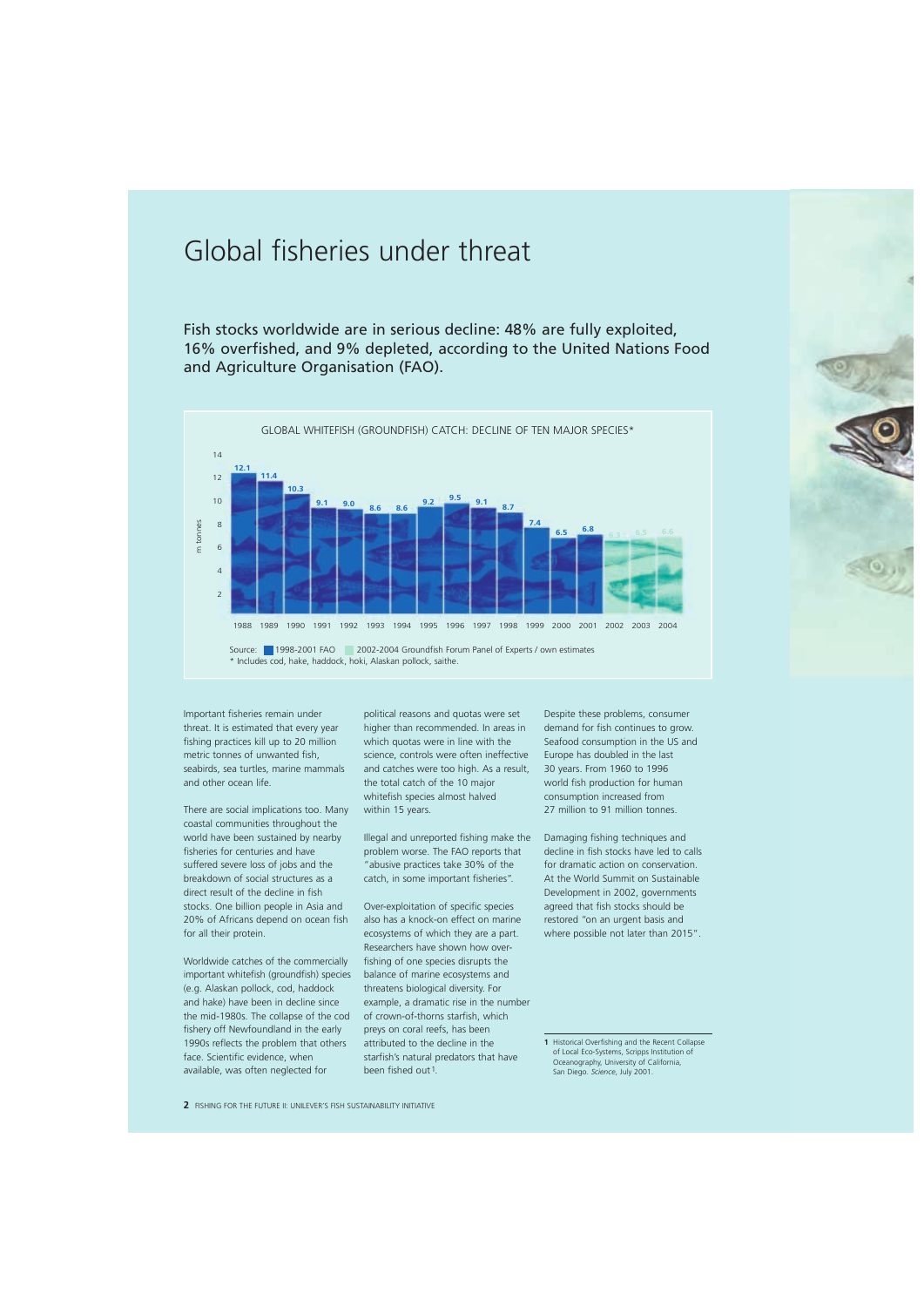

South African hake

**Dr Keith Sainsbury**  *Senior Principal Research Scientist* 

*CSIRO Marine Research in Australia* 



Many fisheries are now overfished, often with devastating ecological, economic and social consequences. But it is not all doom and gloom. The requirements for sustainable fisheries are now widely understood and the number of well-managed fisheries is growing. The commitment of companies such as Unilever to source products from wellmanaged and sustainable fisheries is vital to protect future supplies. By encouraging its suppliers to seek certification to the Marine Stewardship Council (MSC) Standard, Unilever promotes consumer choice, rewards sustainable fisheries and sends a strong message to fisheries that do not yet meet the Standard.

**"Fisheries, including aquaculture, provide a vital source of food, employment, recreation, trade and economic well-being for people throughout the world, both for present and future generations and should therefore be conducted in a responsible manner. The FAO Code of Conduct For Responsible Fisheries sets out principles and international standards of behaviour for responsible practices with a view to ensuring the effective conservation, management and development of living aquatic resources, with due respect for the ecosystem and biodiversity."** 

Introduction to the FAO Code of Conduct For Responsible Fisheries (1995).

Unilever's sustainability assessment tool (see page 6) is based on the FAO Code.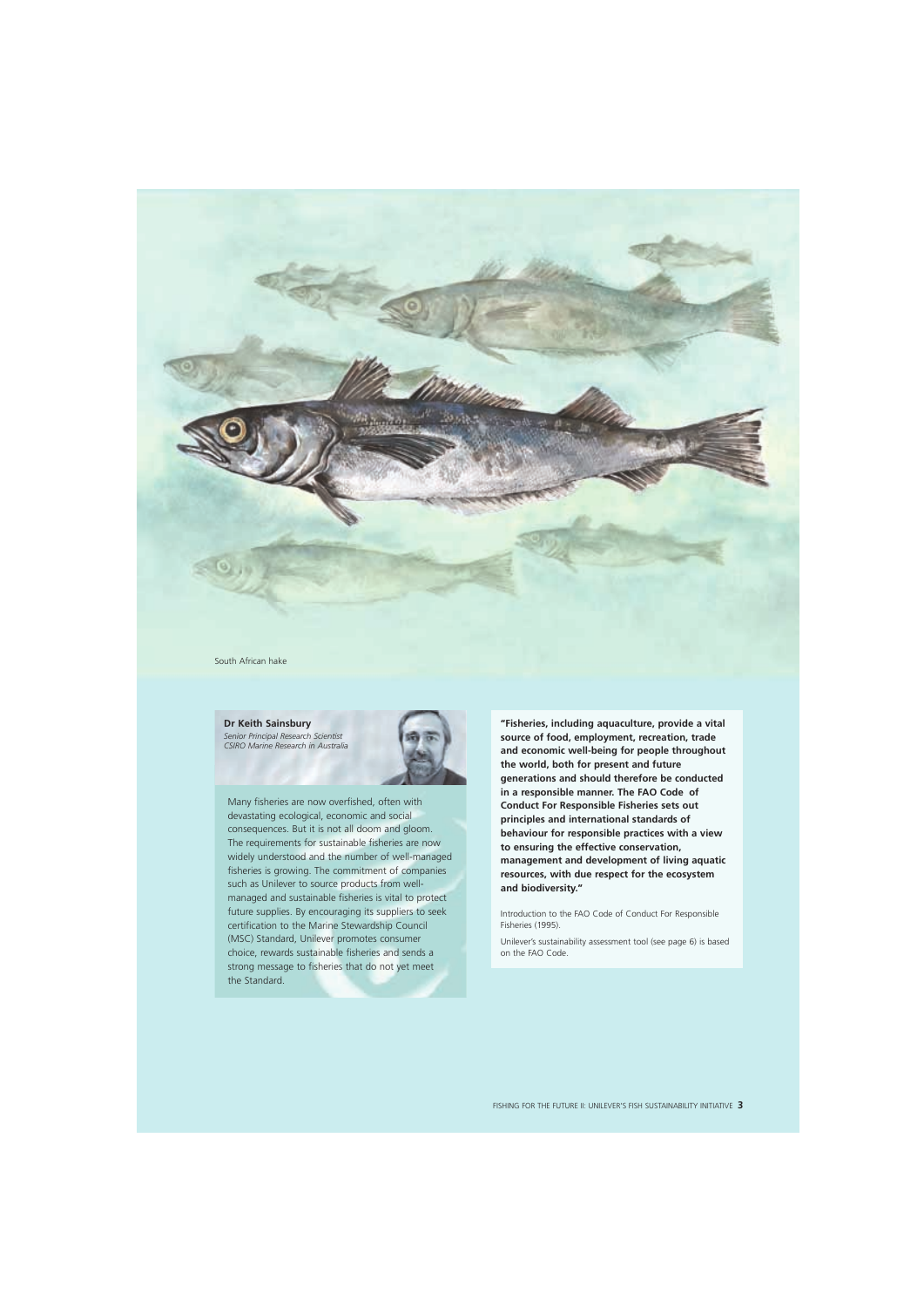# Unilever's fish business

We are one of the world's biggest buyers of fish. Our fish business relies on access to reliable supplies into the future.



**IN PROGRESS PROGRESS** 

Most of the fish we sell comes from whitefish (groundfish) species: Alaskan pollock, cod, haddock, hake, hoki, plaice and saithe. These are sold as frozen products, such as fish fingers and coated or uncoated fillets under our brands: *Iglo* (Austria, Belgium, France, Germany, Greece, the Netherlands and Switzerland), *Birds Eye*  (Ireland and UK), *Findus* (Italy), *Frudesa*  (Spain), *Knorr* (France, Spain).

We source most of our fish from the Northern Pacific (Alaskan and Russian pollock) and Northern Atlantic (Russian and Norwegian cod, saithe and haddock). We also source hake from Argentina, Chile, South Africa and Uruguay and hoki from New Zealand.

Commercial fishing companies catch, process and freeze fish on the high seas or in factories on land, delivering it to buyers, such as ourselves, mainly in frozen blocks. We process and package the fish while it is still frozen. This maintains freshness and taste. Some premium products are also prepared from individually frozen fillets.

We buy fish from around 100 suppliers, with whom we have longterm relationships, contracting to take agreed quantities over a set period. To secure our fish supplies in the long term, we need to work closely with them to bring about change in the management of fish stocks and fisheries practices.

Through our fish sustainability initiative we are committed to source all our fish from sustainable fisheries.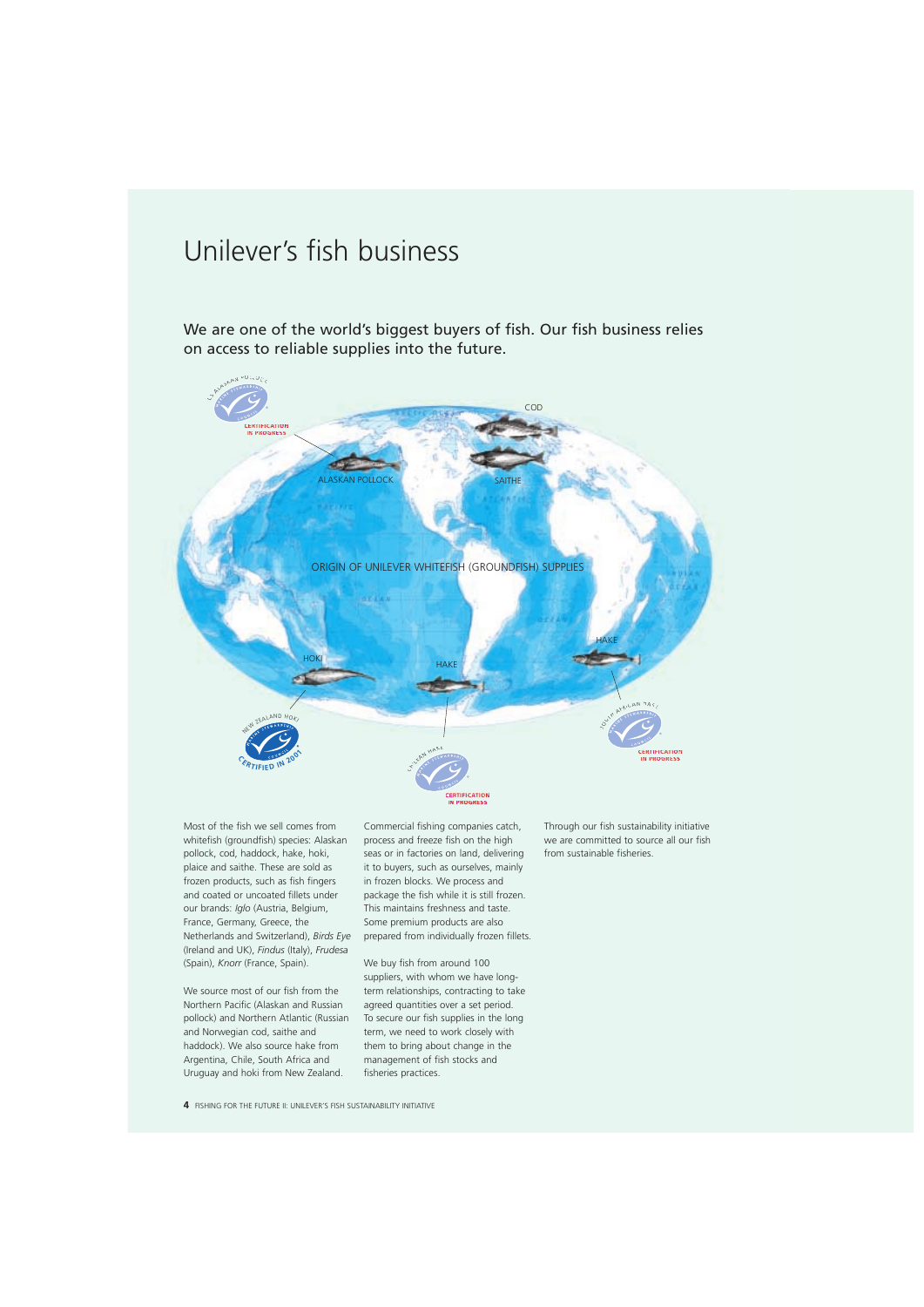





#### **How hoki are caught**

**1** A factory trawler catches and processes fish in the Tasman Sea, near New Zealand.

**2** Effective technology helps to ensure that the right species are caught and best practices are followed.

**3** A catch is brought on board.

**4** Matthew Kee, an independent observer working with the Fisheries Audit Service, checks a fish sample for size and quality.

**5** All non-hoki fish, mainly ling and hake, caught accidentally with New Zealand hoki are sorted and iced for sale to local fish markets. All off-cuts (e.g. guts, heads and bones) are turned into fish meal during processing. MSC criteria specify that there should be as little waste as possible.

**6** Fillets prepared for freezing and

shipment on the trawler. Some smaller trawlers bring the catch to factories on shore for sorting and freezing.

**7** Unilever processes and packages the fish – using fillets that have been quickly frozen into blocks by our suppliers. This maintains freshness and taste.

The New Zealand hoki fishery is certified to the Marine Stewardship Council (MSC) Standard. See case study on page 10.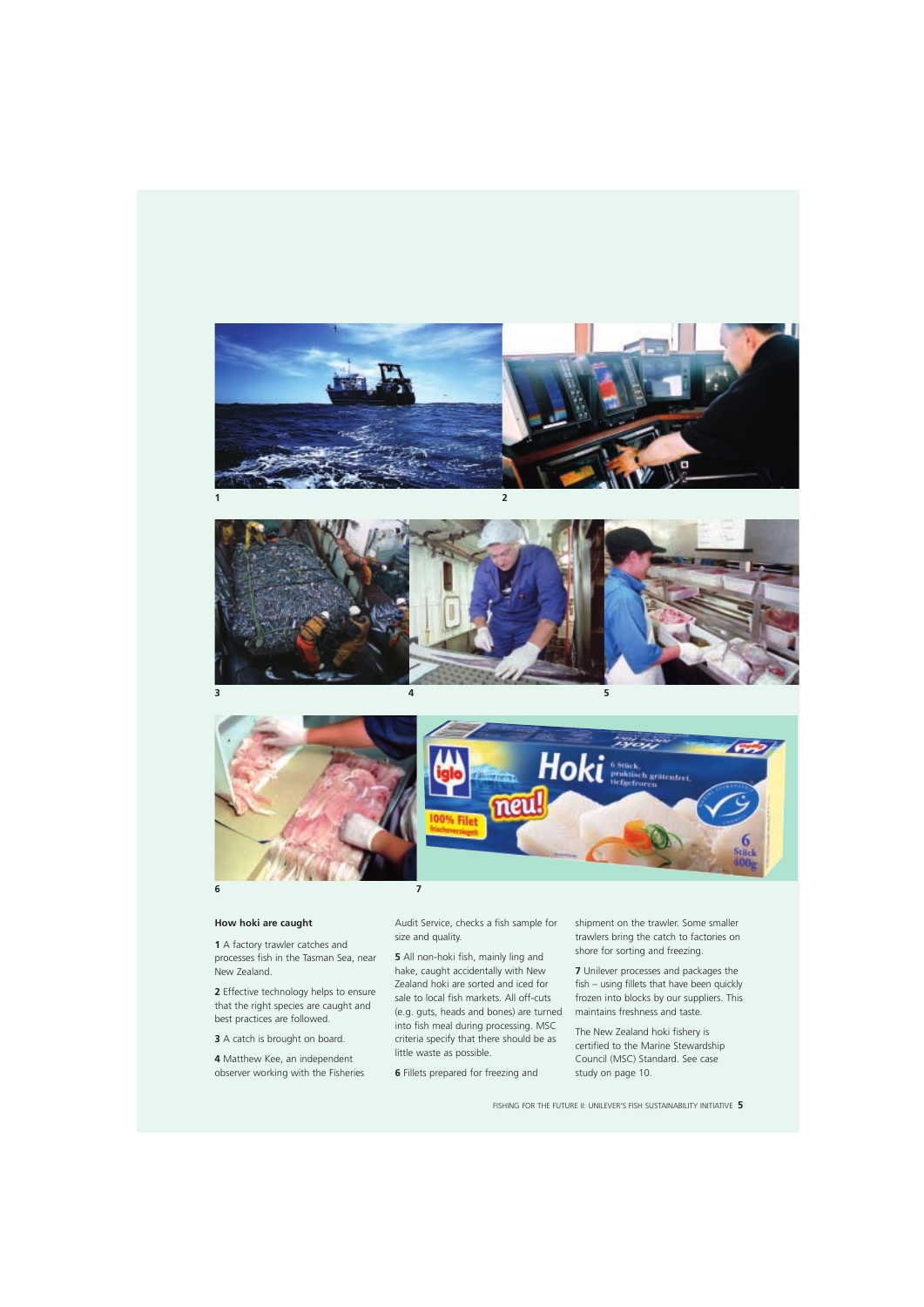# Unilever's Fish Sustainability Initiative (FSI)

### Unilever is committed to buy all its fish from sustainable sources – we expect most will come from these by 2005.



#### **Leading the way**

By the early 1990s conclusive evidence from the United Nations Food and Agriculture Organisation (FAO) showed that over-fishing had put global stocks of fish for human consumption at serious risk. This in turn threatened supplies to our frozen fish business.

We responded with a bold commitment to buy all fish from sustainable sources. The challenge was huge and one we could not take on alone. We knew that progress could only come about by working with others who shared our goal, in the industry and outside.

In 1996 we started by engaging with our fish suppliers to encourage them to adopt sustainable fishing practices. That year we wrote to all our suppliers asking them to confirm that their fish were legally caught in specified FAO catch areas and that they were not involved in species threatened with extinction. We stopped doing business with those suppliers who could not offer confirmation. We then developed a method to assess our suppliers (see below).

In 1996, we began working with the international conservation organisation WWF, to help establish an independent certification programme for sustainable fisheries – known as the Marine Stewardship Council (MSC). In 2000, we launched our first product certified to the MSC Standard – Alaskan salmon in Switzerland (now discontinued). In 2001 we sold our first MSC certified whitefish – New Zealand hoki – and are encouraging other fisheries to work towards certification. See page 8 for more details on the MSC.

#### **Our sustainability assessment tool**

Conserving biodiversity and the sustainable use of biological resources – as set out in the United Nations Convention on Biological Diversity – are core to our fish sustainability initiative.

We have developed what we call a traffic light system to assess the sustainability of fisheries, based on the FAO's Code of Conduct for Responsible Fisheries.

Our dedicated sustainability manager assesses each fishery against five

indicators: fisheries research; quota system; regulatory tools; control systems; long-term management plan. The effect of fishing on marine ecosystems is also taken into account.

We grade the assessment results into three colours – red, green and yellow (see diagram). A fishery that gets all green is deemed *sustainable* and we encourage them to seek certification to the MSC Standard (see page 8). Those that show a mix of green and yellow are deemed *managed and progressing*, and those that get one or more red, *poorly managed*. We categorise a fishery as *unmanaged* if it scores red against all five indicators.

We no longer source from fisheries that are unmanaged, and continue to support those that are making good progress towards sustainability.

In 1998 we started to use our traffic light system to assess our whitefish (groundfish) suppliers. We have now reached the stage where the checks and re-checks are continual.

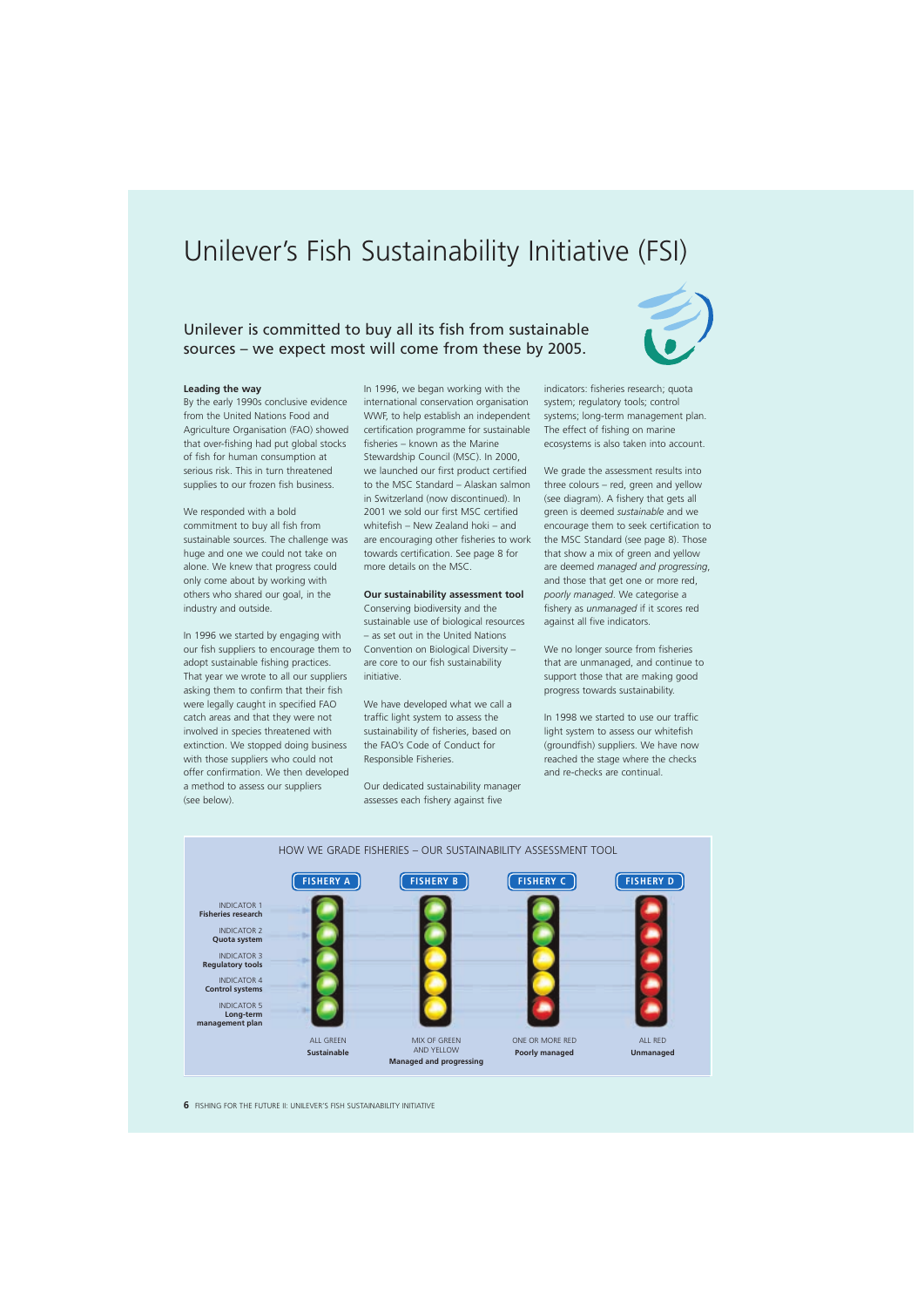**Claude Martin** 

*Director General WWF International* 



Unilever's fish sustainability initiative is an example of How do we promote sustainable fishing in Europe? where good business, conservation and sustainable More rules on bigger mesh sizes, closing further development clearly overlap. By protecting fish areas to fishing, or introducing better controls to stocks, habitats and ecosystems, fish products can be prevent unrecorded landings and false declarations? safeguarded for the future. Or does the answer lie in using market mechanisms?

Market incentives, such as the Marine Stewardship<br>
Council (MSC) label, reward well-managed fisheries.<br>
We've seen clear improvements in the environmental<br>
performance of fisheries certified to the MSC<br>
Standard. It's stil

**Maja Kirchner**  *Member of Commissioner Fischler's Cabinet European Commission* 



#### **Challenges ahead**

world that have made bold steps in **INITIATIVES**<br>pursuit of ecological and commercial sustainability (see case studies on are not well managed. initiatives: agriculture and water.

knowledge on the ecological impacts (www.saiplatform.org). of fishing. In addition, some in the

reflect the fish species available from current projects. sustainable sources, we also need to environmental benefits of a shift in species (see page 12).

# Although there are fisheries around the **OUR OTHER SUSTAINABILITY**<br>world that have made bold steps in

pages 10-11), there are still many that Besides fish, Unilever is also working on two other sustainability

Many factors that determine progress We are working with a wide group of stakeholders to<br>towards sustainable fishing are outside develop a set of standards for sustainable towards sustainable fishing are outside<br>our control, such as lack of action by<br>governments to conserve fish stocks,<br>lengthy challenges to fishery<br>lengthy challenges to fishery<br>our sustainable management of all five of our Sustainable Agriculture Initiative Platform

industry, including raw material Our sustainability initiative on **water** addresses the<br>suppliers, manufacturers and retailers,<br>have been slow to support sustainable<br>fisheries.<br>fisheries.<br>the material of the strengthend of Integrated catchment Management) principles and As well as adapting our products to guidelines have been used to evaluate and focus our

**See more on www.unilever.com/environmentsociety** help consumers understand the



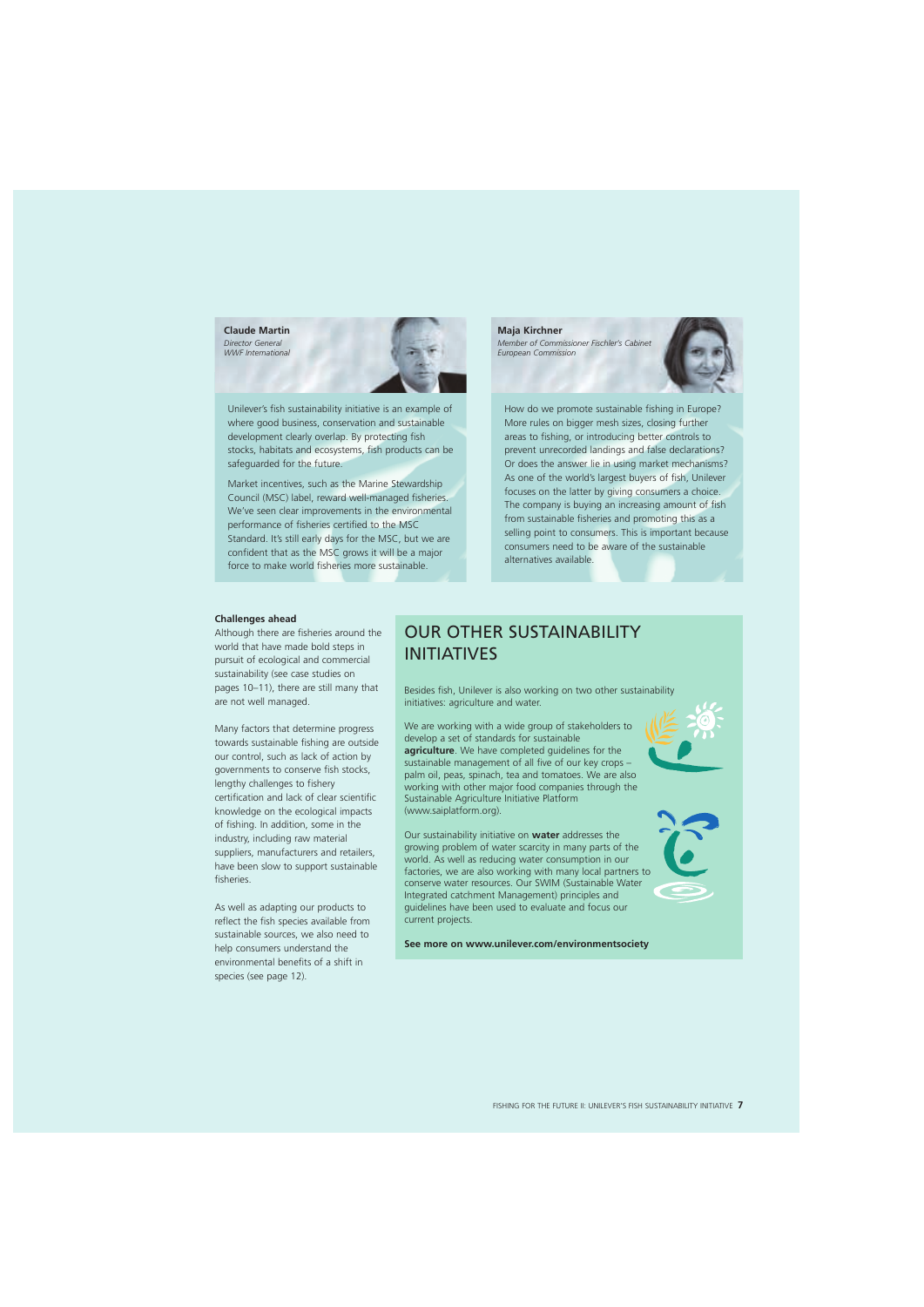# The Marine Stewardship Council (MSC)

### The Marine Stewardship Council (MSC) makes it easy for consumers to choose sustainable fish.

#### **Promoting consumer choice**

Increasingly, shoppers can choose fish products that bear the MSC logo. The logo provides the assurance that the fish comes from sustainable fisheries, independently certified to the MSC Standard.

"Certification completes the link from fishermen to consumers, allowing us to include on-pack information – in the form of a well-recognised, reputable logo – that allows consumers to demonstrate to suppliers that sustainable fishing counts," says Unilever Co-Chairman, Antony Burgmans.

#### **How the MSC works**

The MSC is an independent certification programme. It has developed a Standard (Principles and Criteria) for sustainable fisheries and accredits independent certifiers, who can assess fisheries against this Standard.

The MSC Principles and Criteria (see box) are based on the FAO Code of Conduct for Responsible Fisheries. They were agreed after extensive engagement with scientists, fisheries experts, environmental organisations and those with a strong interest in preserving fish stocks for the future. Fisheries that meet the MSC Standard may use the MSC logo on their products. These fisheries are audited

every year, with a full reassessment every five years.

Originally established by Unilever and WWF, the MSC became an independent non-profit organisation in 1999. It aims to involve many stakeholders in its decision making. It has a Board of Trustees to provide oversight of its work, as well as a Technical Advisory Board and a Stakeholder Council that meets annually. These bodies are made up of a broad range of members with expertise in varied fields and will help the MSC to adapt and evolve.

Seven fisheries were certified to the MSC Standard by October 2003 and some valuable lessons have been learned. In most cases, certification took longer than predicted, for three main reasons. First, detailed scientific knowledge of the effects of fishing on ecosystems is often lacking and it can take years to predict cause and effect. Second, it takes time to confirm that the fishery applies the MSC Standard in practice. And third, the certification process encourages the participation of all stakeholders, which is essential to transparency but can be very time-consuming.

The MSC has improved the certification process by introducing an objections

procedure. This means it can take longer to achieve certification but it ensures that stakeholder concerns are fully taken into account.

#### **Certified products**

MSC certification is gaining momentum, with seven fisheries certified and a further 13 undergoing full assessment (end of October 2003). Nearly 200 products made by different companies worldwide now carry the MSC logo.

Unilever encourages its suppliers to seek certification to the MSC Standard. We now use certified New Zealand hoki in some of our products (see case study on page 10). At the end of December 2002, 5% of our fish was sourced from fisheries certified to the MSC Standard.

The bulk of our supplies come from sources that we have assessed to be sustainable or well managed, using our sustainability assessment tool (see page 6). Much of this comes from three large fisheries that are undergoing certification to the MSC Standard – US Alaskan pollock, Chilean hake, and South African hake (see case studies on pages 10–11).

We also need to help build consumer awareness of the MSC logo (see page 12).



#### THE MSC CERTIFICATION PROCESS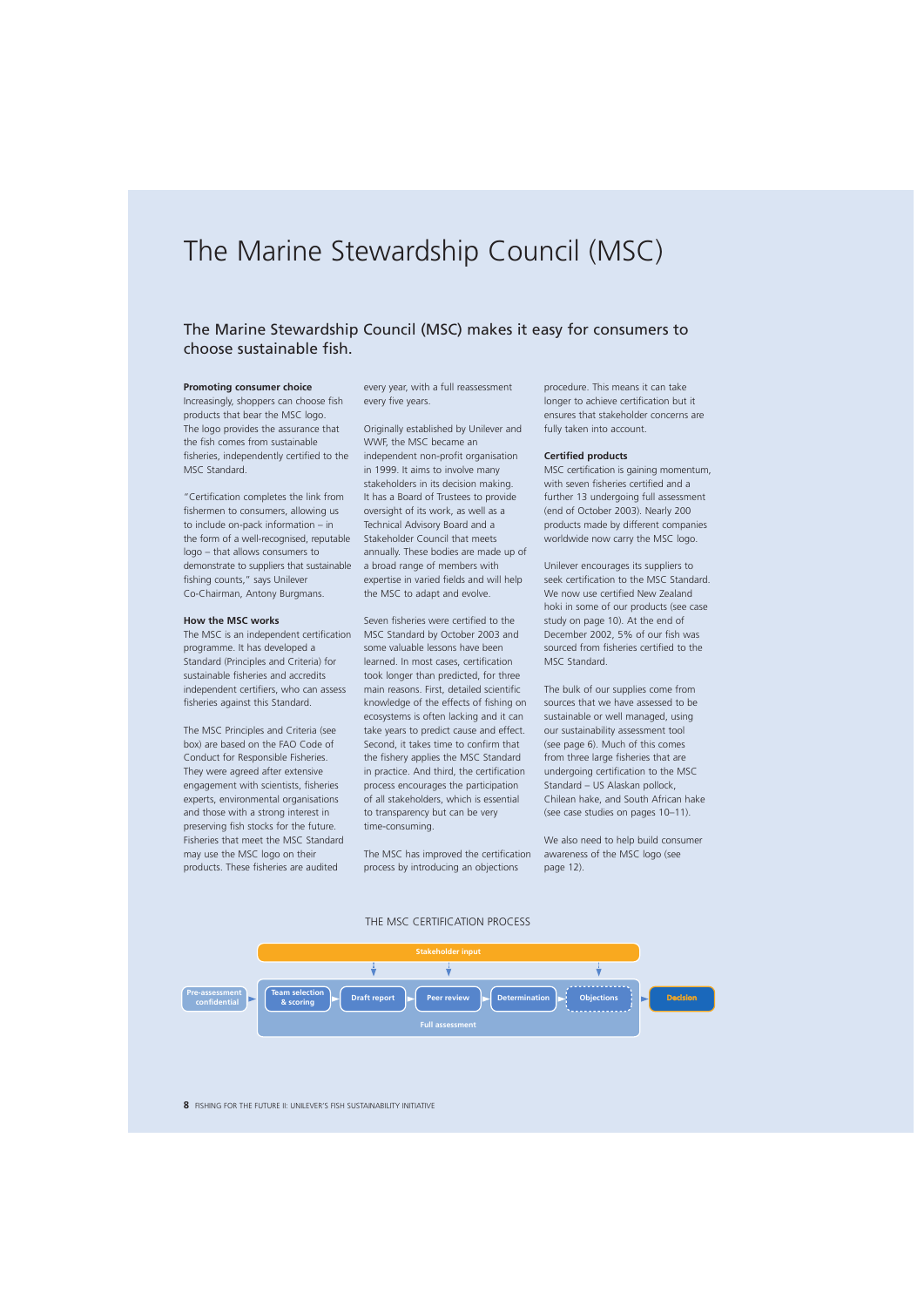### MSC PRINCIPLES AND CRITERIA FOR SUSTAINABLE FISHING

#### **Principle 1**

A fishery must be conducted in a manner that does not lead to over-fishing or depletion of the exploited populations and, for those populations that are depleted, the fishery must be conducted in a manner that demonstrably leads to their recovery.

#### **Principle 2**

Fishing operations should allow for the maintenance of the structure, productivity, function and diversity of the ecosystem (including habitat and associated dependent and ecologically related species) on which the fishery depends.

#### **Principle 3**

The fishery is subject to an effective management system that respects local, national and

international laws and standards and incorporates institutional and operational frameworks that require use of the resource to be responsible and sustainable.



### WORKING IN PARTNERSHIP WITH WWF

In 1996, Unilever started to work with the conservation organisation WWF to establish the now independent



certification organisation – the Marine Stewardship Council (MSC). Unilever and WWF had different motives but a common purpose: the need to ensure the long-term sustainability of global fish stocks and the integrity of the marine ecosystem.

The two partners each brought wide-ranging skills, knowledge and networks to support the formation of the MSC. WWF had already pioneered a similar approach with the Forest Stewardship Council.

The Unilever / WWF partnership achieved a key milestone in July 1999 when the MSC became a fully independent non-profit organisation. Although the MSC now operates independently from the founding partners, both Unilever and WWF clearly have a large stake in the successful implementation of the certification scheme among fisheries around the world.

#### **Margaret Wittenberg**

*Chair Commercial Stakeholder Group Marine Stewardship Council* 



Use and support of the MSC label is a manifestation of a company's concern for the environment. The label demonstrates to consumers and clients that a fishery works to protect fish stocks for the future. And it shows that your company works and thinks proactively and collaboratively. By providing a recognised logo on products, it helps consumers to be informed shoppers. Fishermen, distributors, food processors, retailers, restaurateurs and seafood business consultants all say that the MSC label is good for business.





Unilever and WWF created the MSC to harness market forces and the power of consumer choice in favour of fisheries conservation. While the MSC is still a relatively young initiative, there are some early signs of success. Nearly 200 product lines bearing the MSC label are on sale in 14 countries. Around 4% of world production of edible wild fish production will be certified to the MSC Standard if the fisheries now being assessed win certification. Is that enough to transform the world seafood market to favour sustainable fisheries? Maybe not, but the MSC is certainly on the right track.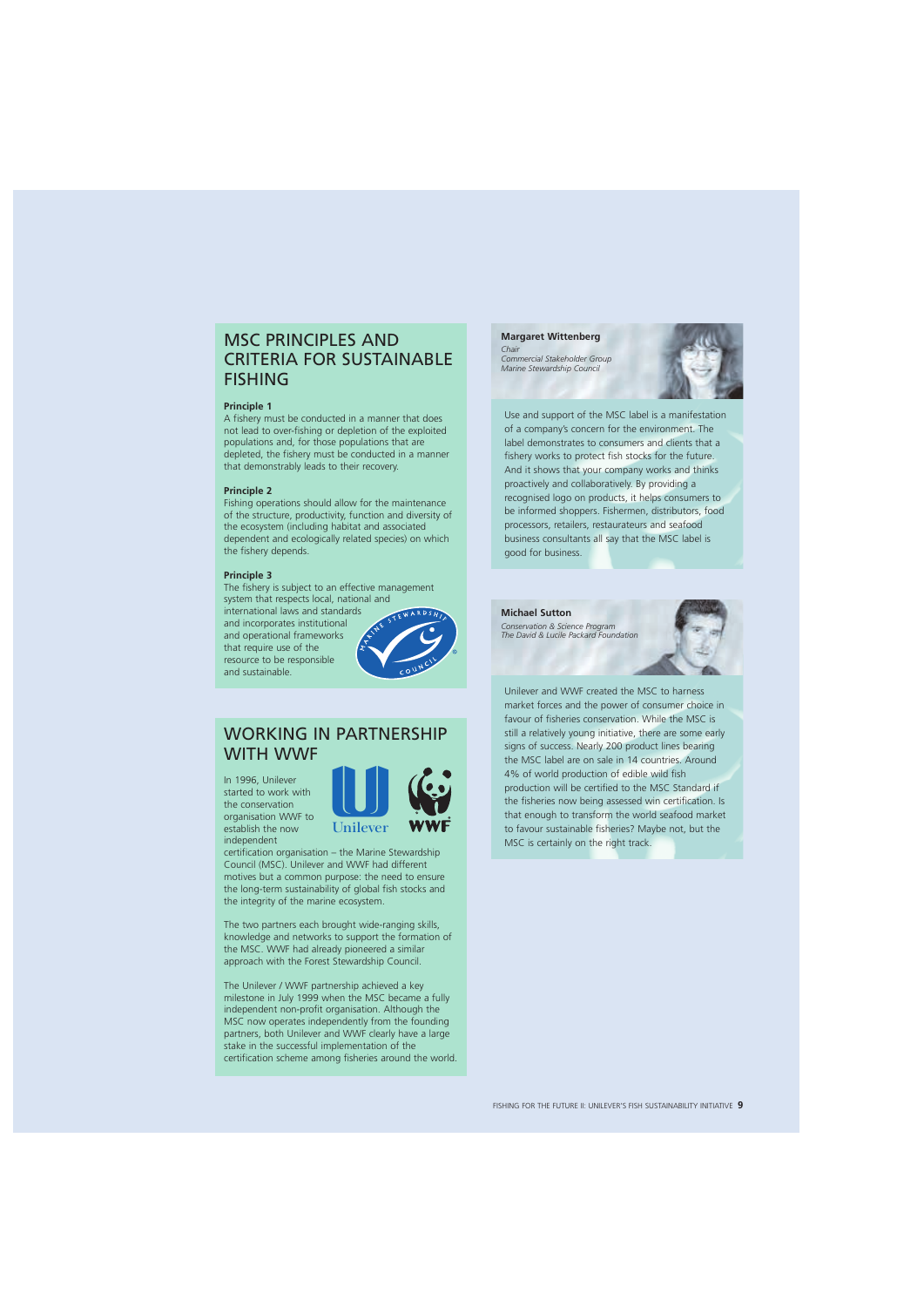# Case studies

### New Zealand hoki

New Zealand hoki was the world's first whitefish fishery to achieve Marine Stewardship Council (MSC) certification, in 2001. Unilever uses New Zealand hoki in some of its products, as a sustainable alternative to other whitefish species.

Certification was complex and lengthy – the assessment took a full year. It highlighted the difficulties in defining sustainability (particularly ecological impacts) but underlined the value of involving all stakeholders in the process. Many lessons were learned. For example, after the hoki certification the MSC introduced an objections procedure to make the certification process more inclusive.

The hoki fishery, which is based around New Zealand, has a strictly enforced quota management system to prevent overfishing and to guarantee long-term fish supplies. Hoki

fishermen ensure that their catch is not wasted. All non-hoki fish caught accidentally – by-catch – are sold to local fish markets. Off-cuts, such as guts, heads and bones, are turned into fish meal.

The fishery management is constantly looking for ways to improve and spends around US\$1.9 million on research each year. Trials are under way into methods to avoid accidental by-catch of seabirds and marine mammals, such as fur seals and sea lions. These include the Brady Bird Bafflers that prevent seabirds coming close to the stern of large fishing vessels and seal-excluder devices that allow seals to escape from fishing nets.

Trawler crews and new recruits are being trained in sustainable fishing practices.



Sea birds follow fish trawlers to pick up scraps and collect fish from the net. The Brady Bird Baffler keeps birds away from the sides of the vessel, and out of harm's way.

Seal-excluder devices act like an escape hatch, enabling seals that enter the net in search of fish to get away unharmed.



I think the hoki certification process shows that the MSC can be an effective tool to improve the environmental performance of fisheries – the hoki fishery has taken positive steps that would not have happened without the MSC. At the same time this case underlines the need for fisheries to move quicker in meeting new conditions imposed by the certification process.



MSC certification of the New Zealand hoki fishery has brought commercial benefits for fishing companies. It has helped raise the profile of hoki, particularly in Europe, which means that fishermen have been able to get better prices.

I can't see a future for the hoki fishery without MSC certification. The public increasingly expect the fishing industry to take more notice of environmental issues and certification to the MSC Standard ensures we do so.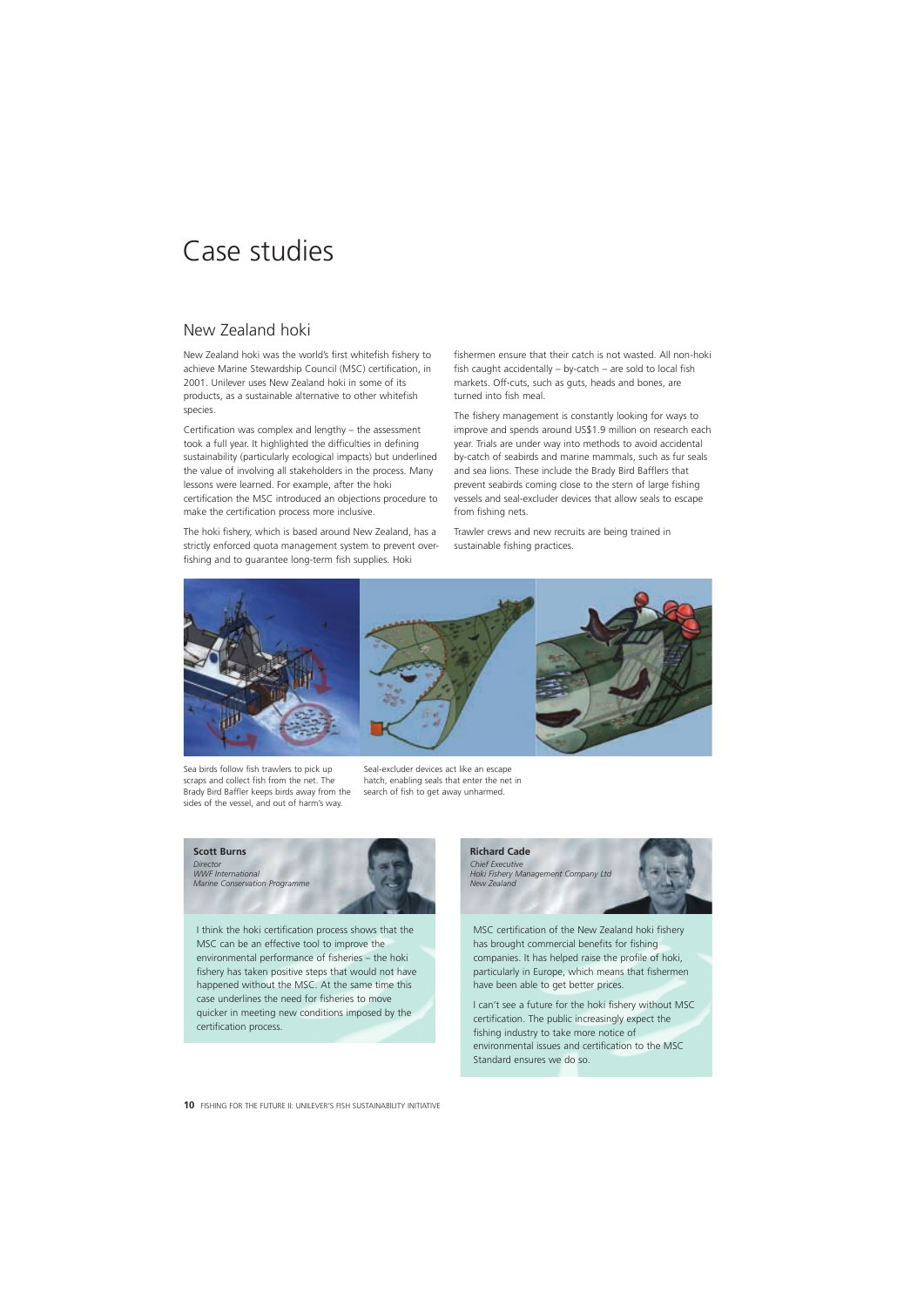### US Alaskan pollock

The Alaskan pollock fishery in the Aleutian Basin, Eastern Bering Sea and Gulf of Alaska, is the world's largest whitefish fishery. Over one and half million tonnes of pollock are caught there, accounting for about a third of the US total catch of fish and seafood.

Alaskan pollock is a versatile white fish used in many Unilever products, including fish fingers.

The fishery, generally considered well managed, is undergoing MSC certification, a process that started in 2001. A draft assessment report was published in September 2003.

A variety of measures have been introduced by the fishery to help protect the marine ecosystem. Annual catch limits are set well within the levels recommended by scientists. Trained observers are on board most vessels and at onshore processing plants to monitor the catches and collect data. Many fishing grounds are closed – either permanently or seasonally – to help maintain fish stocks and sensitive habitats.

A central reporting system has been introduced to track levels of by-catch – sealife caught unintentionally. This helps trawlers avoid areas where a lot of by-catch is expected.

The fishery funds research into the marine ecosystem and the impact of commercial fishing activities. Fish is also donated to local and national food banks, organisations that provide free food to those in need.

### South African hake

Hake is by far the most valuable fish resource in South Africa. It is fished both inshore and in deep water. Nearly half the catch is exported to Europe.

By the end of the 1970s, the South African hake fishery was severely overfished. Fishing companies and the South African government have worked hard to reverse this decline and secure the future of the fishery. Measures introduced include a larger mesh size for fishing nets that allow young fish to escape, a conservative quota system and limitations on the number of fishing vessels. Some fishing grounds have been closed to give fish stocks a chance to recover.

Hake stocks are still significantly lower than 50 years ago. But conservation measures have brought about a gradual recovery in catch rates that are now reaching their highest level in 25 years.

The fishery is the first in Africa to begin the process of certification to the MSC Standard. The assessment, which began in August 2002, is evaluating the status of the fish stock, the effect of fishing on the aquatic ecosystem and the effectiveness of the fishery's management.

**Jim Gilmore**  *Director of Public Affairs At-sea Processors Association USA* 



The future of fishing depends on good stewardship of fisheries. Alaskan pollock producers have for many years made conservation a high priority. This results in mutually beneficial long-term business relationships with our customers. Certification to the MSC Standard will help assure our customers and consumers that our fishing practices are sound.

**Chuck Bundrant**  *Chairman Trident Seafoods USA* 



Short-term thinking and poor fisheries management have caused a serious decline in fish stocks, which regulation alone has proved unable to check. The MSC provides an effective solution by harnessing the power of the market.

Environmental awareness is growing among consumers. The MSC label provides consumers with a choice and helps increase the demand for fish harvested in an environmentally responsible manner. Most important, it changes the incentives for fishery managers. MSC certification is good for the environment, the fisheries business and consumers.

**Denis Handley**  *Customer Service Director Sea Harvest South Africa* 



Certification to the MSC Standard will reaffirm that the South African hake fishery is managed in a responsible and sustainable way. We also think there will be commercial benefits, although there is still much work needed to make consumers aware, and accepting, of the MSC label. Brand owners and retailers will need to do a considerable amount of marketing to explain the benefits of the MSC Standard to consumers. If the MSC is widely recognised and adopted, there will be true long-term benefits to marine resources and their sustainability.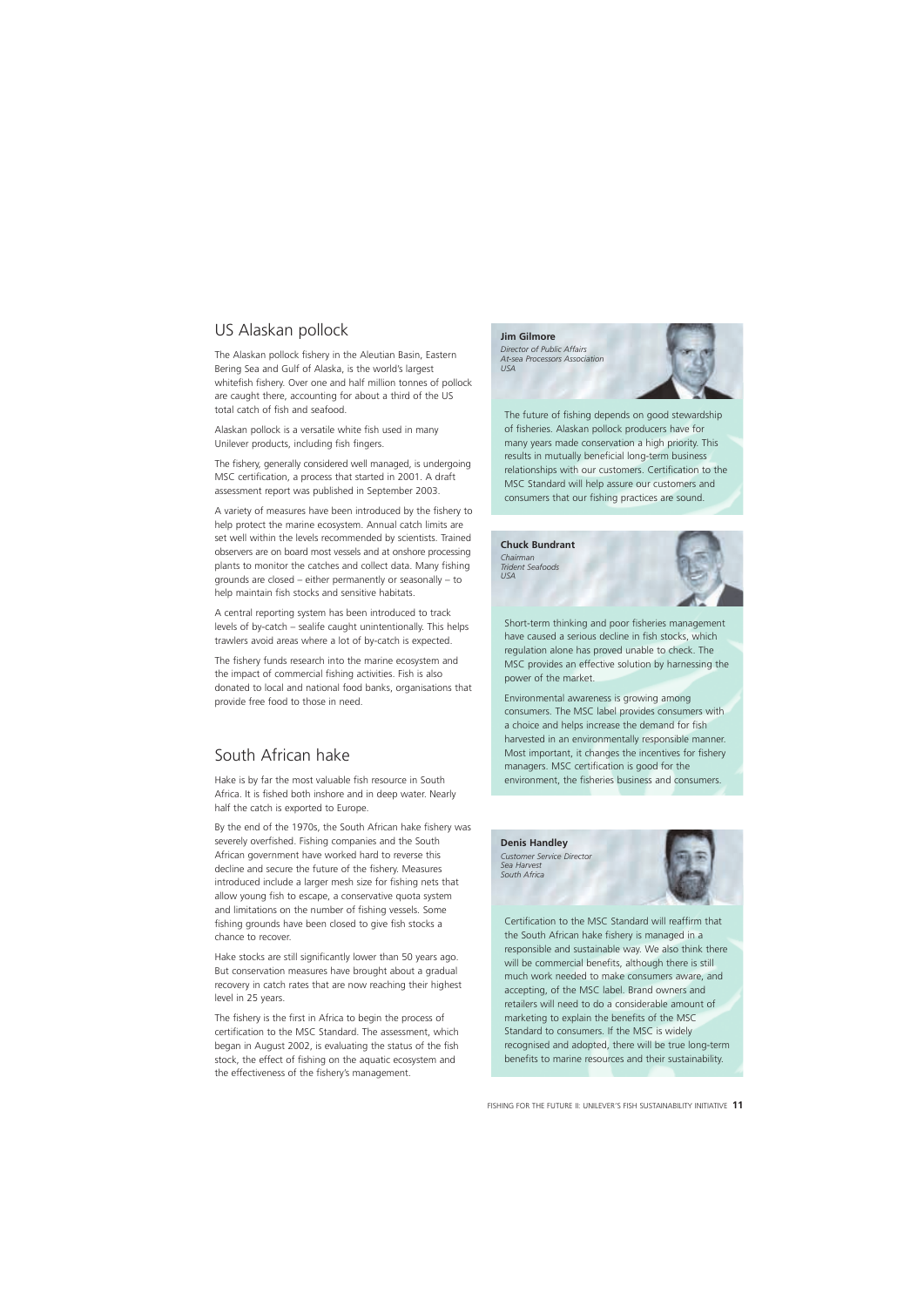# Marketing sustainable fish

Our efforts to source fish from sustainable fisheries will only count if consumers buy the products.



Examples of marketing sustainable products to consumers

We have started promoting the Consumers are understandably environmental reasons for these sustainability of our raw materials as resistant to change without good changes and find ways to reassure part of our brand marketing. This is a reason. For example, in the UK we are them that eating a new type of fish big challenge. Some shoppers may not limiting the use of cod – now severely does not mean compromising on know that sustainable fish products are overfished in some areas – and quality, cost or taste. available, while many are unaware of introducing sustainably sourced the problems of over-fishing and don't New Zealand hoki in some products. We are working with the Marine understand why they should choose While both are white fish, the hoki is Stewardship Council (MSC) and others sustainable fish. unfamiliar to UK consumers who are in the food industry to raise consumer

used to eating cod. We need to help awareness of the benefits of consumers understand the sustainable fishing.

#### **Jonathon Porritt**

Co-founder and Programme Director *Forum for the Future* 



Broadly speaking, consumers – certainly in the UK – find the whole notion of sustainable fishing extremely confusing. They may hear all the dire warnings about cod in the North Sea being fished to extinction, but there still seems to be plenty of the stuff around in their local fish and chip shop and supermarket. So why bother about the alternatives, especially if they sound more like ice cream brands or exotic drinks? This puts a huge burden on both retailers and companies like Unilever: like it or not, they will have to shoulder the lion's share of the educational work that now needs to be done if the whole idea of only eating fish from sustainable sources is ever going to make much impact. Unilever's fish sustainability initiative has made serious progress over the last few years, but 'engaging the consumer' is going to be the toughest challenge of all.

**Prof. Dr Edda Müller** 

*Executive Director Verbraucherzentrale Bundesverband e.V. (vzbv) (Federation of German consumer organisations)* 



Opinion polls show that sustainability is important to consumers and some companies have felt the harsh consequences when consumers think their products or methods are unsustainable. But shoppers can be slow to change their habits. People know that fisheries are threatened by overfishing although they don't necessarily realise that they can choose sustainable products. Companies such as Unilever need to make a special effort to educate consumers about the availability of good quality sustainable products.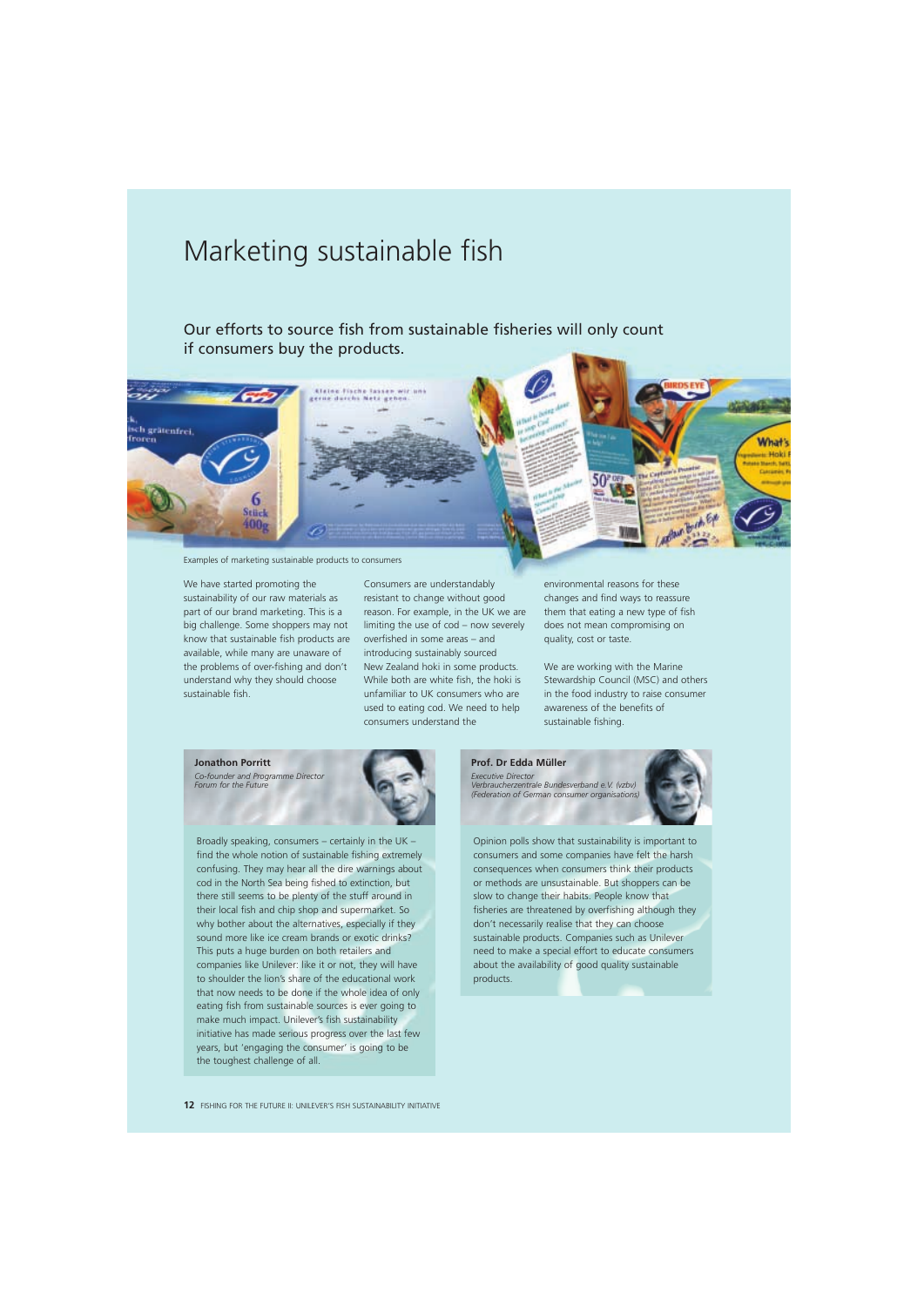# Fish species used by Unilever

### These are the main species used in Unilever frozen fish products.





**Alaskan pollock** *Theragra chalcogramma* **New Zealand hoki** *Macruronus novaezealandiae* 



**Alaskan salmon** *Oncorhynchus gorbuscha* **Saithe** *Pollachius virens* 







**Atlantic cod** Gadus morhua **by a computer of** *South Pacific hake Merluccius gayi gayi* $g$ **yi** *Atlantic cod Gadus morhua* 

#### **Credits**

| Writing and consultancy | Context, London                                                                        |
|-------------------------|----------------------------------------------------------------------------------------|
| <b>Illustrations</b>    | Sally Rush (pages 4, 13, back cover)<br>New Zealand Seafood Industry Council (page 10) |
| Cover photograph        | Saithe <i>Pollachius virens</i><br><b>ORick Price/SAL Oxford Scientific Films</b>      |
| Photography             | Chris Martin ©Unilever (page 5)<br>Kornelia Danetzki (photo of Prof. Dr Edda Müller)   |
| MSC logo                | Customer Licence Code MSCI0191<br>www.msc.org ©                                        |
| WWF logo                | ©1986 WWF ©1986 Panda symbol WWF                                                       |
| Design                  | Red Letter Design, London                                                              |
| Printing                | Scanplus, London                                                                       |
|                         |                                                                                        |